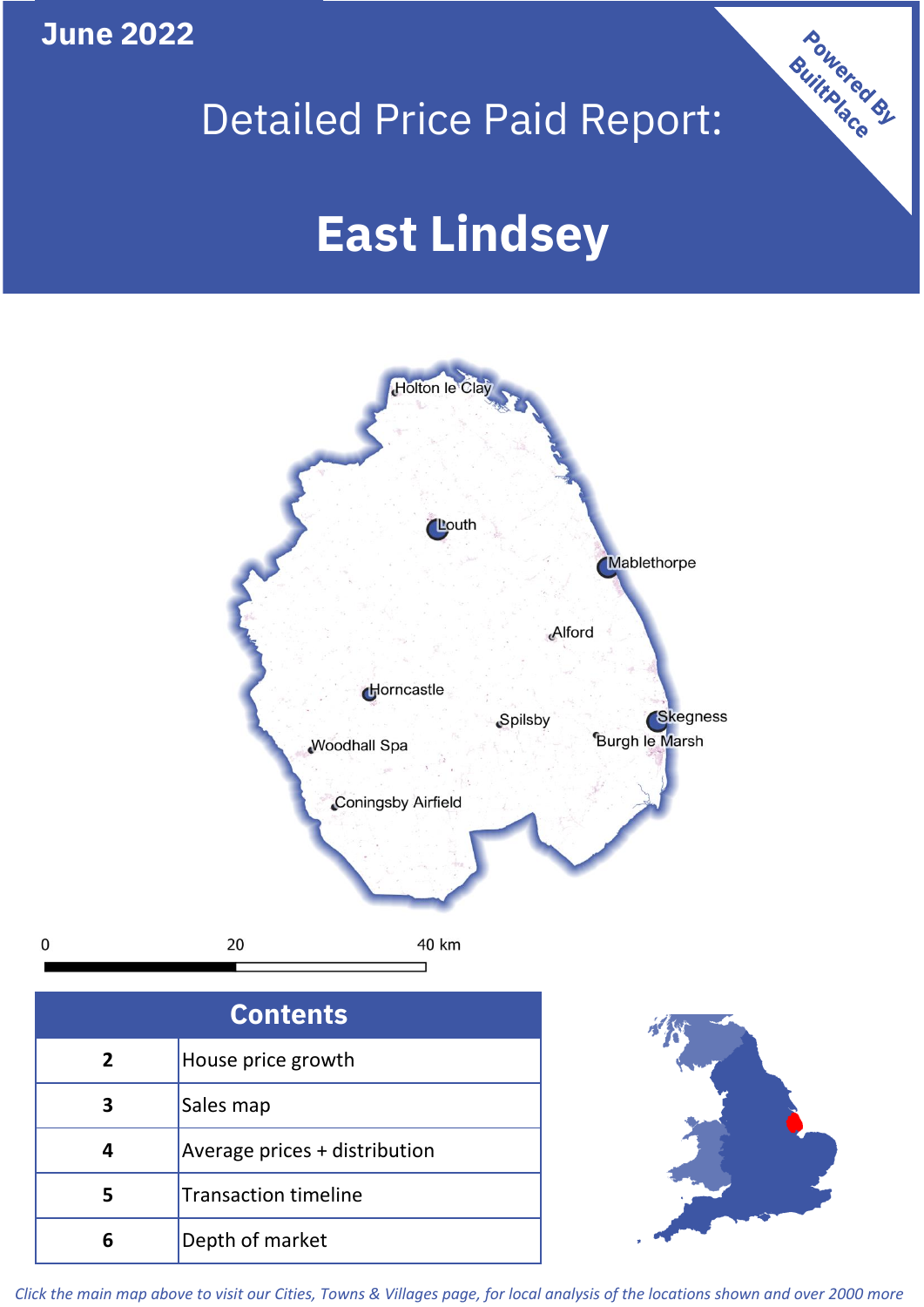#### **Headline Data**

|                     | <b>Current level</b> | 3 month  | <b>Annual</b> | 5 year | 10 year |
|---------------------|----------------------|----------|---------------|--------|---------|
| <b>House prices</b> | £215,297             | $0.4\%$  | 14.3%         | 33.6%  | 68.0%   |
| <b>Transactions</b> | 2,728                | $-11.0%$ | <b>19.8%</b>  | 1.5%   | 58.7%   |

# **House Price Growth (April 2022 data)**

#### *Annual Change in House Prices*



House prices in East Lindsey grew by 14.3% in the 12 months to April 2022 (based on 3-month smoothed data). By comparison national house prices grew by 10.7% and prices in the East Midlands grew by 11.6% over the same period.

East Lindsey house prices are now 39.0% above their previous peak in 2007, compared to +50.1% for the East Midlands and +52.9% across England.



#### *Year-To-Date Change in House Prices, December to April*

Local prices have grown by 2.9% in 2022 so far, compared to growth of 3.5% over the same period last year.

#### *Source: OS OpenData; UK House Price Index (Contains HM Land Registry data © Crown copyright)*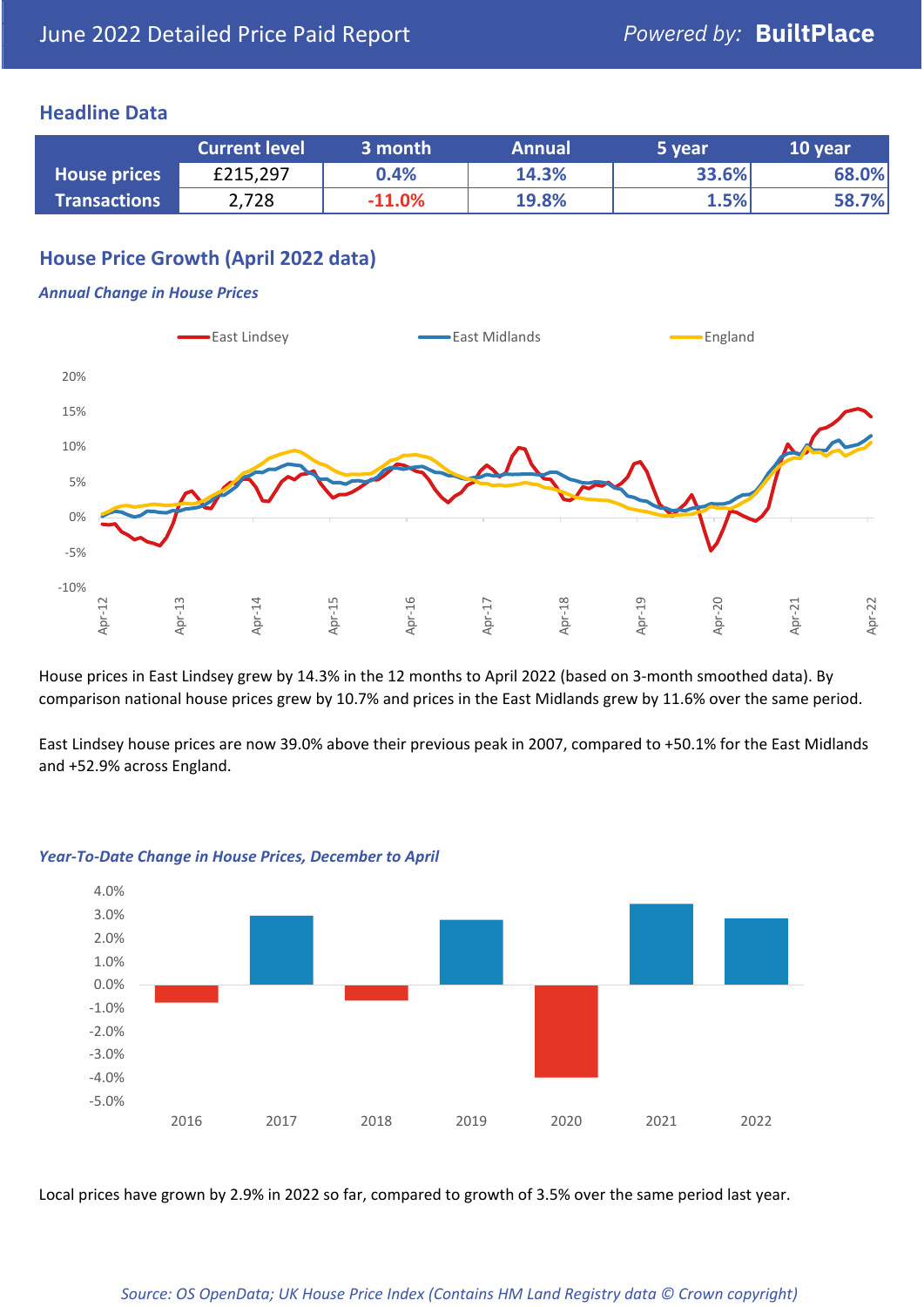# **House Price Map**

*12 months to April 2022*



*Each point is one postcode, coloured by the average value relative to all sales in this local authority (price bands are LA-specific quintiles).*

# **Map Key**

| Min      | <b>Max</b> |                            |
|----------|------------|----------------------------|
| Up to    | £140,000   | 1st quintile / lowest 20%  |
| £140,000 | £176,000   | 2nd quintile               |
| £176,000 | £223,000   | 3rd quintile               |
| £223,000 | £296,000   | 4th quintile               |
| £296,000 | and over   | 5th quintile / highest 20% |

*Source: OS OpenData; UK House Price Index (Contains HM Land Registry data © Crown copyright)*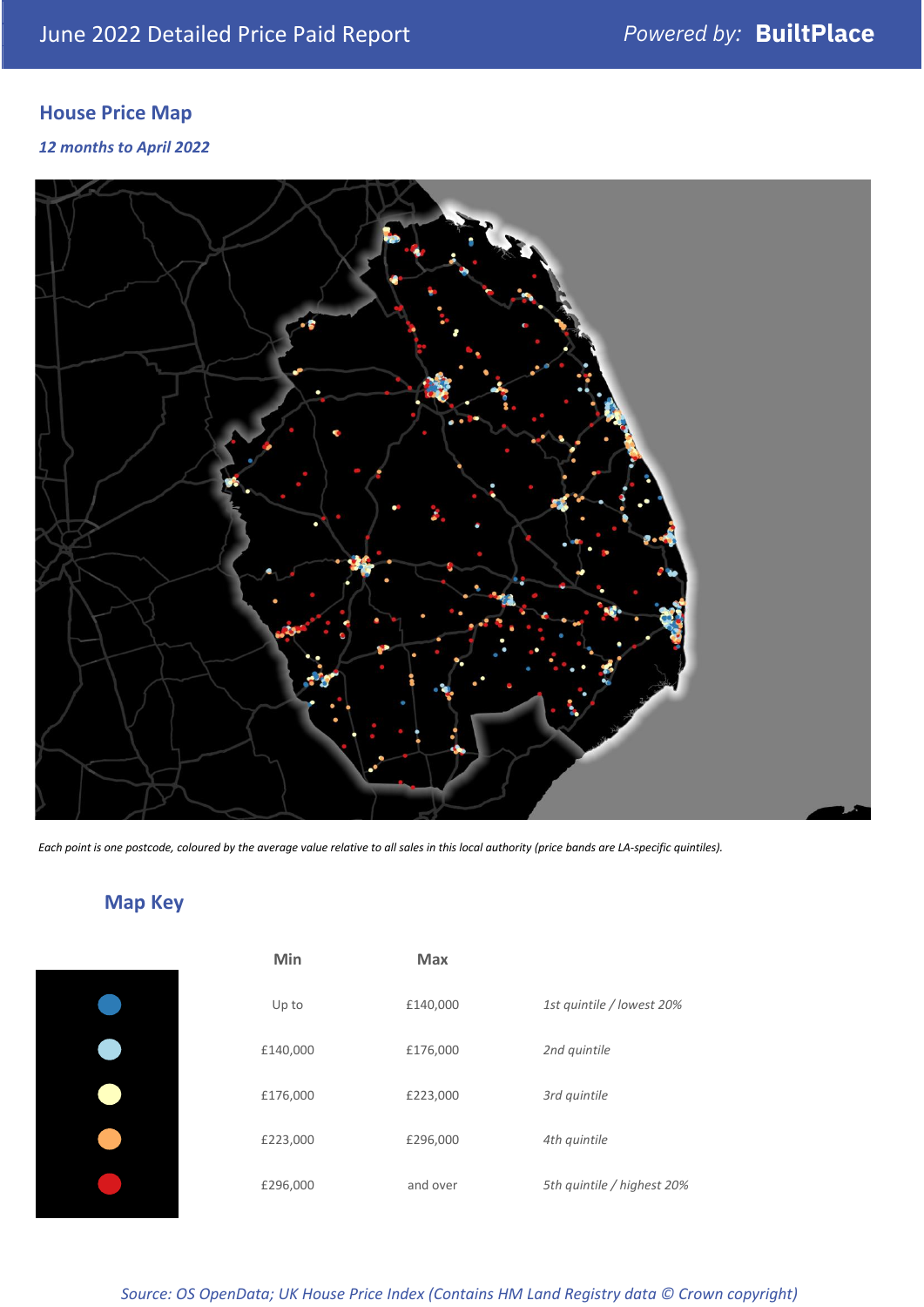# **Average House Price by Property Type**

#### *12 months to April 2022*



|                 | <b>New</b>           | <b>Second hand</b> |  |
|-----------------|----------------------|--------------------|--|
| <b>Flat</b>     | No recorded<br>sales | £99,753            |  |
| <b>Terraced</b> | £154,950             | £144,398           |  |
| Semi-detached   | £173,565             | £171,924           |  |
| <b>Detached</b> | £291,665             | £278,559           |  |

### **House Price Distribution by Year**

*All properties, by price band and calendar year (2020 = year to date)*

|                    | 1997 | 2002 | 2007 | 2012 | 2017 | 2019 | 2020 |
|--------------------|------|------|------|------|------|------|------|
| <b>Under £100k</b> | 95%  | 71%  | 15%  | 24%  | 13%  | 7%   | 6%   |
| £100-200k          | 4%   | 26%  | 65%  | 60%  | 59%  | 46%  | 45%  |
| E200-300k          | 0%   | 3%   | 16%  | 12%  | 20%  | 28%  | 27%  |
| £300-400k          | 0%   | 1%   | 3%   | 3%   | 6%   | 12%  | 13%  |
| £400-500k          | 0%   | 0%   | 1%   | 1%   | 1%   | 5%   | 6%   |
| <b>£500k-1m</b>    | 0%   | 0%   | 1%   | 0%   | 1%   | 2%   | 2%   |
| £1-2m              | 0%   | 0%   | 0%   | 0%   | 0%   | 0%   | 0%   |
| <b>Over £2m</b>    | 0%   | 0%   | 0%   | 0%   | 0%   | 0%   | 0%   |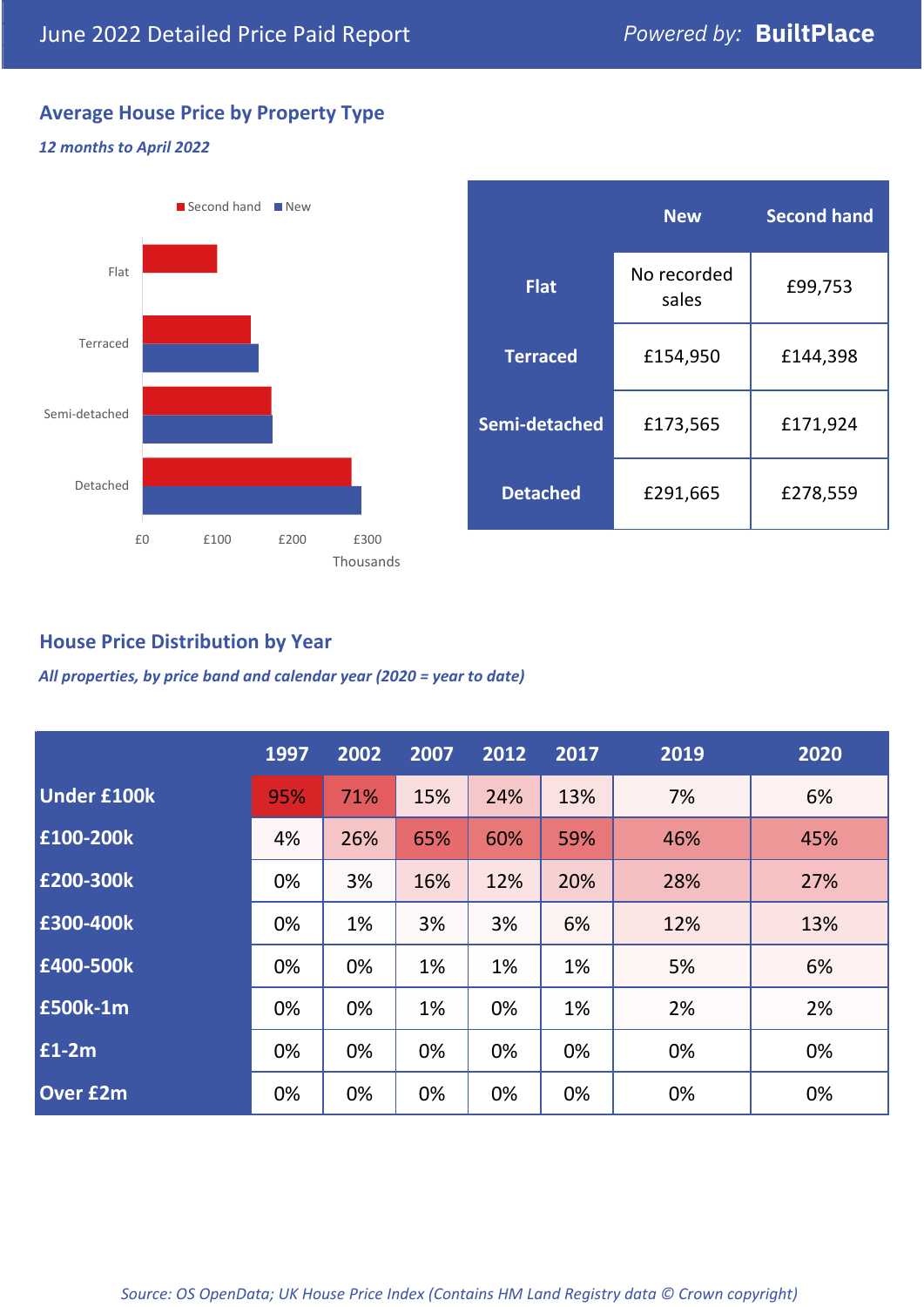## **Transactions (February 2022 data)**

*Annual Transactions, Indexed (2001-05 average = 100)*



There were 2,728 transactions in East Lindsey during the 12 months to February 2022. This is 84% of the average from 2001-05 and suggests activity is below pre-downturn levels.

Transactions in East Lindsey have grown by 8.0% since 2014, compared to changes of -8.0% for East Midlands and -7.7% for England.



#### *Cash and New Build Sales as % of Total, by Year*

*Note: The data on this page EXCLUDES transactions identified as transfers under a power of sale/repossessions, buy-to-lets (where they can be identified by a mortgage), and transfers to non-private individuals - i.e. it comprises only Land Registry 'A' data.*